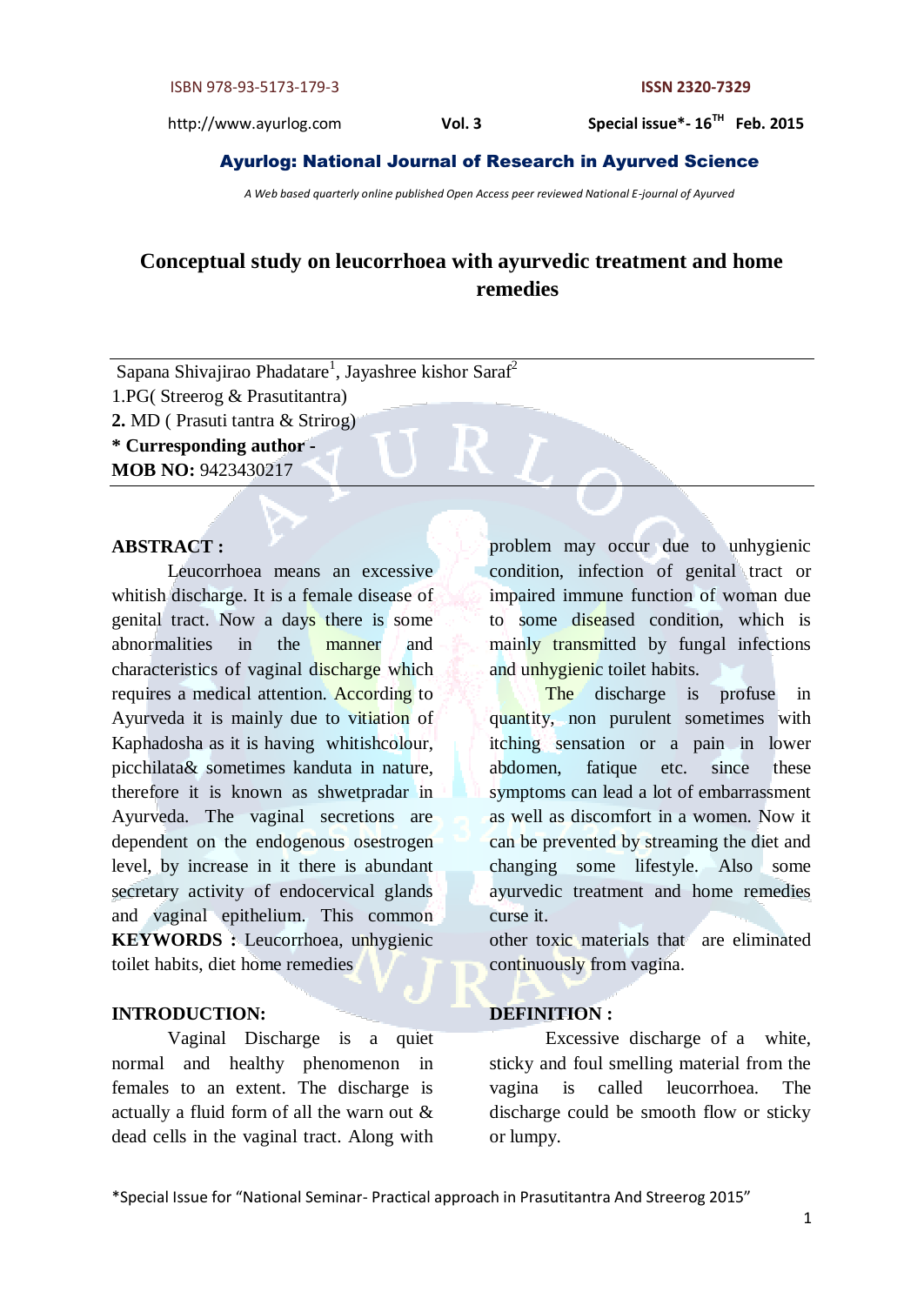Special issue\*-  $16^{TH}$  Feb. 2015

# Ayurlog: National Journal of Research in Ayurved Science

*A Web based quarterly online published Open Access peer reviewed National E-journal of Ayurved*

In a healthy woman such a discharge is whitish in color but if it is darken in colour, requires medical attention. According to Ayurveda, it is known as shwetpradar i.e. Shwet means white and pradar means excessive discharge.

It is mainly due to vitiation of kaphadoshaAssnigdhata, picchilata, dravata are the qualities of kaphadosha. It is a humour that maintain the proper balance of the fluid content in the body with respect to atmospheric balance outside the body. But due to vitiation of kaphadosha leucorrhoea occurs.

# **It should fulfill the following crieteria :**

- 1) It is whitish , yellow, green, brown, rusty in nature.
- 2) Excessive secretion havevulval moistness or need a vulval pad.
- 3) Itching sensation in vaginal following the discharge
- 4) It is non purulent and non offensive.

#### **CAUSES :**

This common problem may occur due to unhygienic toilet activities , fungal infections of genital tract and also impaired immune function of woman.

**i) Fungal Infection :**Mainly the yeast can causes the infection of vaginal tract. It produces a discharge accompanied by itching sensation. It is as vaginal thrush.

# **ii) Unhygienic Toilet Habits :**

Vaginal infection can be produce due to sharing toilet articles, eg. in public places. It is also due to wearing unhygienic innerwears or wet innerwears were transmitted infection to the vagina.

# **iii) Sexually transmitted disease :**

Like triachomoniasis, greenish , yellow color vaginal discharge produced. Sometimes male partner have infection. It is transmitted to the female partner and leads to leucorrhoea.

# **iv) Impaired immune function:**

In some diseased condition like TB, anemia due toil health, she has poor resistance to disease due to which vaginal discharge increases.

Also the female live on fungal diet like mashrooms, breads etc also have leucorrhoea.

#### **v) Pelvic Inflammatory Disease (PID)**

Pelvis can get inflamed due to an infection.

vi) Cervical causes : In cases of cervical erosion, cervicitis, cervical polyp etc.

**vii) Psychosomatic causes :**Stress, tension, anxiety & worries produces leucorrhoea by decreasing the immune response of woman. Some psychological changes during menopausal condition also produce leucorrhoea.

Viii) Harmonal imbalance

ix) Genital wounds caused by excessive itching.

\*Special Issue for "National Seminar- Practical approach in Prasutitantra And Streerog 2015"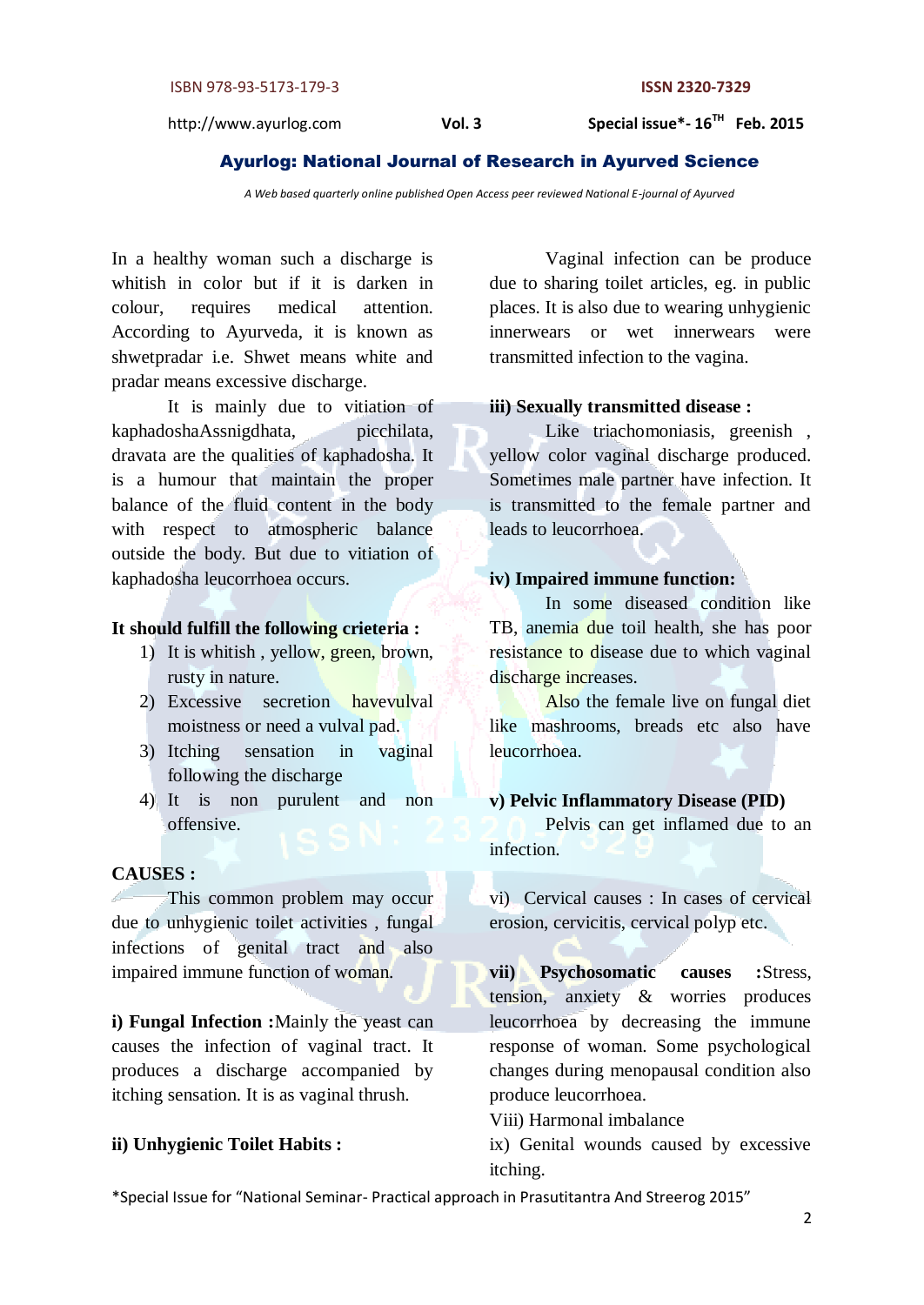Special issue\*-16<sup>TH</sup> Feb. 2015

# Ayurlog: National Journal of Research in Ayurved Science

*A Web based quarterly online published Open Access peer reviewed National E-journal of Ayurved*

## x) Indigestion

xi) Disease like menorrhagia and diabetic

# **TYPES : 2**

- 1) Physiological : Vaginal Discharge because of physical factors like excitement or nervousness. It is common under the following circumstances.
- i) In newborn infants because of maternal harmones like oestrogen.
- ii) During puberty in girls due to hormonal changes
- iii) During Ovulation and in early pregnancy
- iv) Due to sexual excitement
- 2) Pathological : Because of improper nutrition and general bad health. congestion / inflammation in vaginal mucus also causes leucorrhoea

# **PATHOPHYSIOLOGY**

The vaginal secretion is very small in amount. sufficient to make the surface moist. The secretion is mainly derived from the glands of the cervix, uterus, transudation of the vaginal epithelium and Rartholin's glands.

Normally it is dependant on the endogenous oestrogen level. with increases oestrogen level, there is abundant secretory activity of the endocervical glands and the superficial vaginal epithelial which is rich in glycogen.

There is increased secretion due to 3 causes.

- a) Physiological Excess :Normally it is increases when oestrogen level in the body increase. such as during puberty, during menstruation, around ovulation, during pregnancy due to hyperestrinism during sexual excitement (Abudant secretion from the bartholins glands )
- b) Cervical Cause :In some like cervical ectopy, chronic cervicitis, mucuous polyps etc non infective cervical lesion may produce excessive secretion which pours out in vulva.
- c) Vaginal Causes : Increased Vaginal Transudation occur along with pelvic congestion.

The condition like uterine prolapse, chronic prolapse inflammation, pill user etc.

Ill health produces excess exfoliation of the superficial cells.

# **ROUTE OF INFECTION:**

i)unhygienic toilet habits by using innerwear's of infected woman or wet innerwear shared by other woman.

ii) Unsafe sexual contact.

iii) transmission by yeast like fungus.

# **SYMPTOMS**

Most prominent symptoms occurs due to abnormality in the general state of vaginal discharge.

\*Special Issue for "National Seminar- Practical approach in Prasutitantra And Streerog 2015"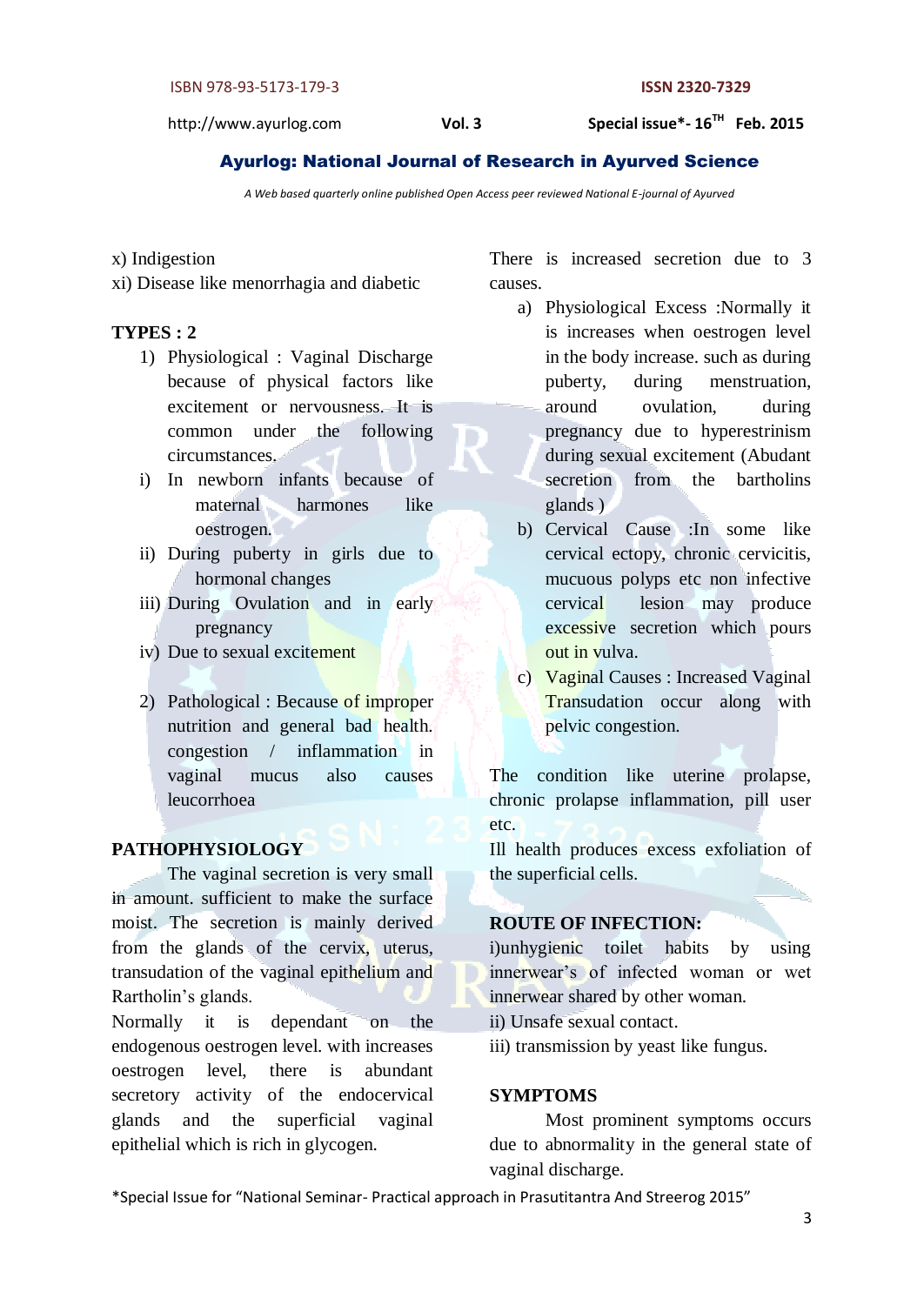Special issue\*-  $16^{TH}$  Feb. 2015

# Ayurlog: National Journal of Research in Ayurved Science

*A Web based quarterly online published Open Access peer reviewed National E-journal of Ayurved*

- i) It is frothy and foul smelling.
- ii) Whitish sticky or yellowish discharge from vagina
- iii) Vaginal itching
- iv) Lower abdominal pain
- v) Lethargy and weakness
- vi) Constipation
- vii) Irritability
- viii) Pain in calves and lumbar region
- ix) Black patches on the skin under the eyes
- x) spotting on the underwear
- xi) Profuse in quantity need to take a vulval pads or creatsvulval moistness.

#### **PREVENTION :**

- i) Drink plenty of water
- ii) Genital hygiene i.e. wear cotton inner wears
- iii) Wear dry and clean underwear
- iv) Sexual partners genital hygiens
- v) Clean the anal canal after defeacation.
- vi) Yoga and pranayama It decreases stress and worries or tension.

A Stress free body can increases resistance to diseases. vii) Go on walk

viii) Improvement of general health.

# **DIET :**

Leucorrhoea can be prevented by removing some harmful diet and adding some beneficial in diet because what you eat also plays a vital role in the treatment of leucorrhoea.

Give some awareness about the clean and hygienic diet, avoid and fungal food.

Fresh fruits and vegetables should be part of daily diet

As it is kaphapradhan disease the diet must be laghu (light) ,Ushna (hot) in order to balance the kaphadosha.

A fresh curd reduces discharge as it contain lactic acid and its cooling effect on the body.

A well balanced diet comprising of foods rich in fiber, protein , carbohydrate and essential nutrients not only treat the leucorrhoea but also prevent it reoccurrence.

Avoid meat , spicy food, alcohol excessive drinking of tea and coffee Avoid mashrooms, sugar

# **TREATMENT OF HOME REMEDIES**

- 1) Improvement of General Health
- 2) Cervical factors require surgical treatment like electrocalltery, cryosurgery
- 3) Pill users may have to stop pill temporarily

In Ayurveda

**:**

i) Ashoka – is the best due to its kashya rasa and katuvipak, it decreases the secretion

ii) Uttarbasti of Babul twakkwath

iii) Yonidhavan with vatatwakkwath

iv) Pushanugchurna along with tandulodaka is the best Ayurvedic preparation

v) LodhraChurna along with Ashokarishta

\*Special Issue for "National Seminar- Practical approach in Prasutitantra And Streerog 2015"